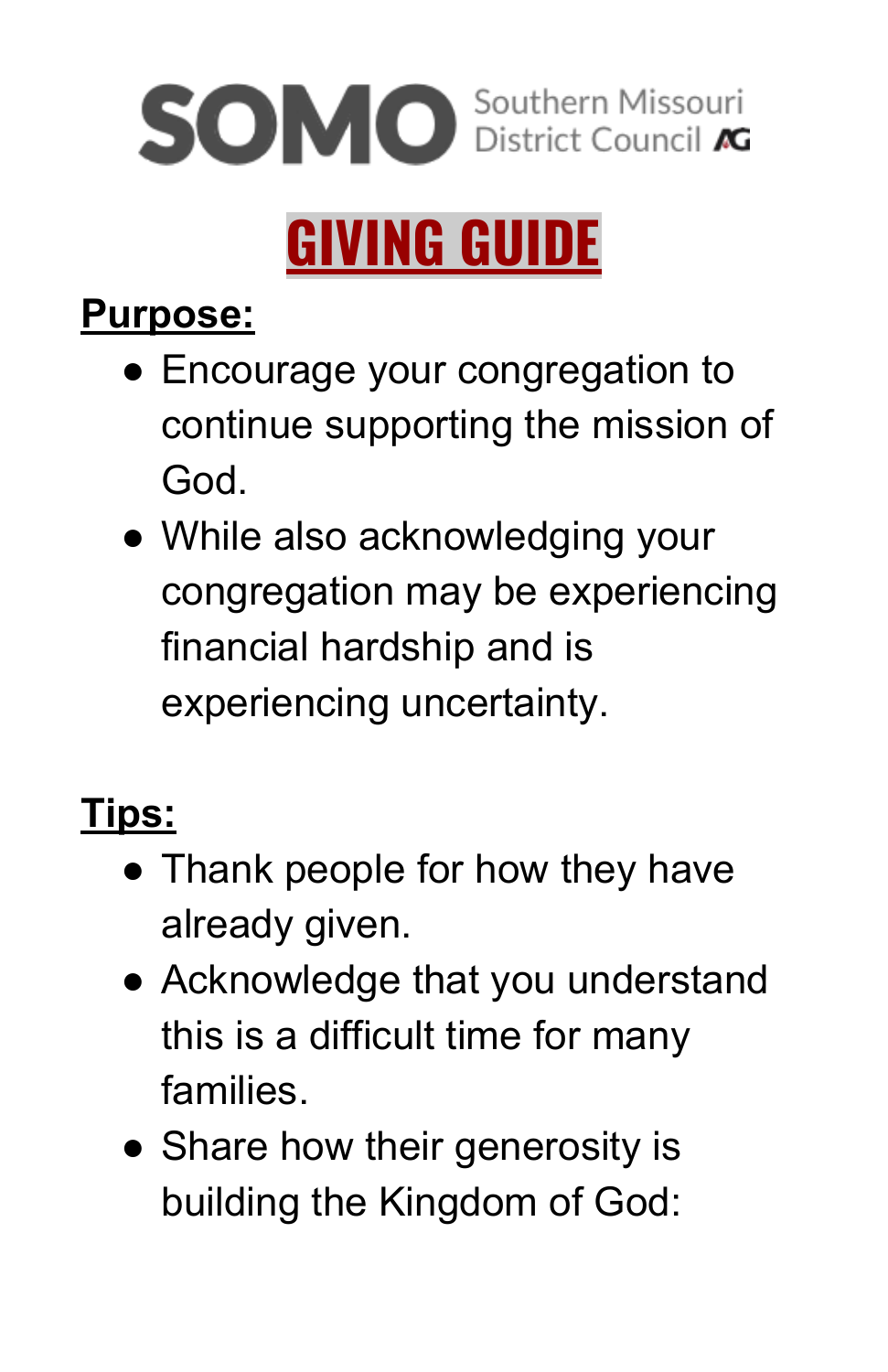- Any community outreach
- Continuing to support missionaries
- Able to share hope and encouragement
- Continue to worship for what God has given you.
- Give an opportunity to be part of what God is doing.
- Share the methods that they can continue giving:
	- Online giving?
		- Create a video to show how to give online if this is new or not talked about recently
	- $\circ$  Set up bill pay through their bank
	- Mail/drop off a check (do you have a locked drop box, or hours you will be at church?)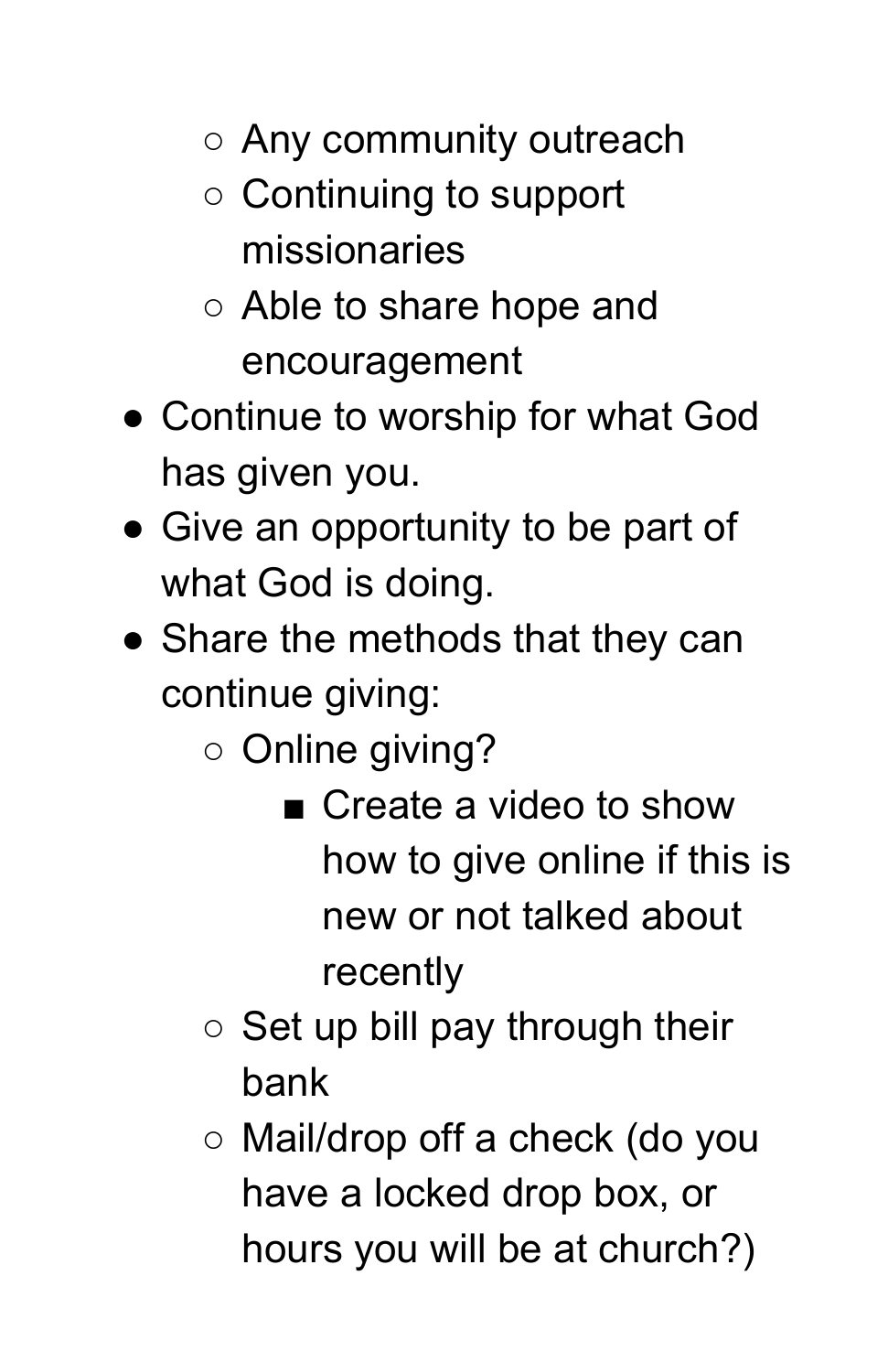○ Add a link to your Facebook live to make it easy to give online

## **Online Giving Methods:**

- There are a lot of options available. Research what will work best for your church specific needs--find out ALL the costs...not just the cost you see on the website (are there any additional fees?)
	- See what your church's costs might be [\(https://givingfees.com/#church](https://givingfees.com/#church))
- Generush [\(https://generush.org/](https://generush.org/))
	- Starts at \$0/month
	- $\circ$  2.99% + \$0.3/ credit card
	- $\circ$  \$0.50/ ACH
- Tithely [\(https://get.tithe.ly/](https://get.tithe.ly/))
	- Starts at \$0/month
	- $\circ$  2.9% + \$0.3/ credit card
		- $\blacksquare$  Amex is 3.4%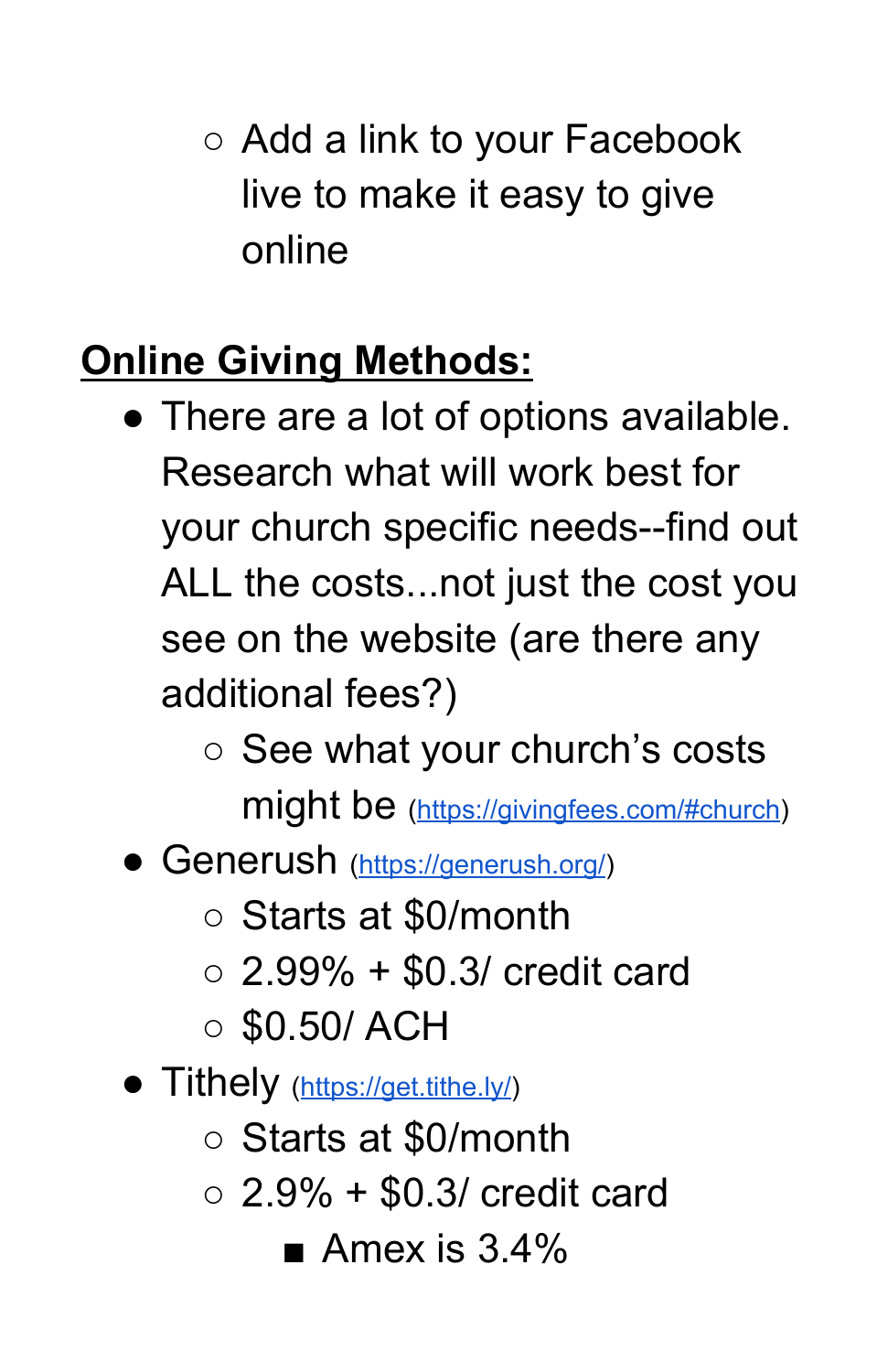#### $\circ$  1% +\$0.3/bank or ACH

● Push pay [\(https://pushpay.com/pricing/](https://pushpay.com/pricing/))

## ○ Contact for pricing

- RebelGive [\(https://www.rebelgive.com/](https://www.rebelgive.com/))
	- \$79/month paying annually (\$99 if paying monthly)
	- \$0 per ACH giving
	- 1.9% on ALL credit cards
	- *○ Scholarships may be available for small churches, setting up online giving for the first time.*

### **Outside Resources:**

## These links will take you to resources outside SOMOAG.ORG

- [https://covid19.ag.org/en/Resources/FR-Church-Lead](https://covid19.ag.org/en/Resources/FR-Church-Leadership/Generosity-in-an-Era-of-Social-Distancing) [ership/Generosity-in-an-Era-of-Social-Distancing](https://covid19.ag.org/en/Resources/FR-Church-Leadership/Generosity-in-an-Era-of-Social-Distancing)
- [https://churchmarketinguniversity.com/the-ultimate-co](https://churchmarketinguniversity.com/the-ultimate-coronavirus-guide-for-churches/) [ronavirus-guide-for-churches/](https://churchmarketinguniversity.com/the-ultimate-coronavirus-guide-for-churches/) (has a whole section on generosity--including sample letters to encourage online giving and setting up recurring giving)